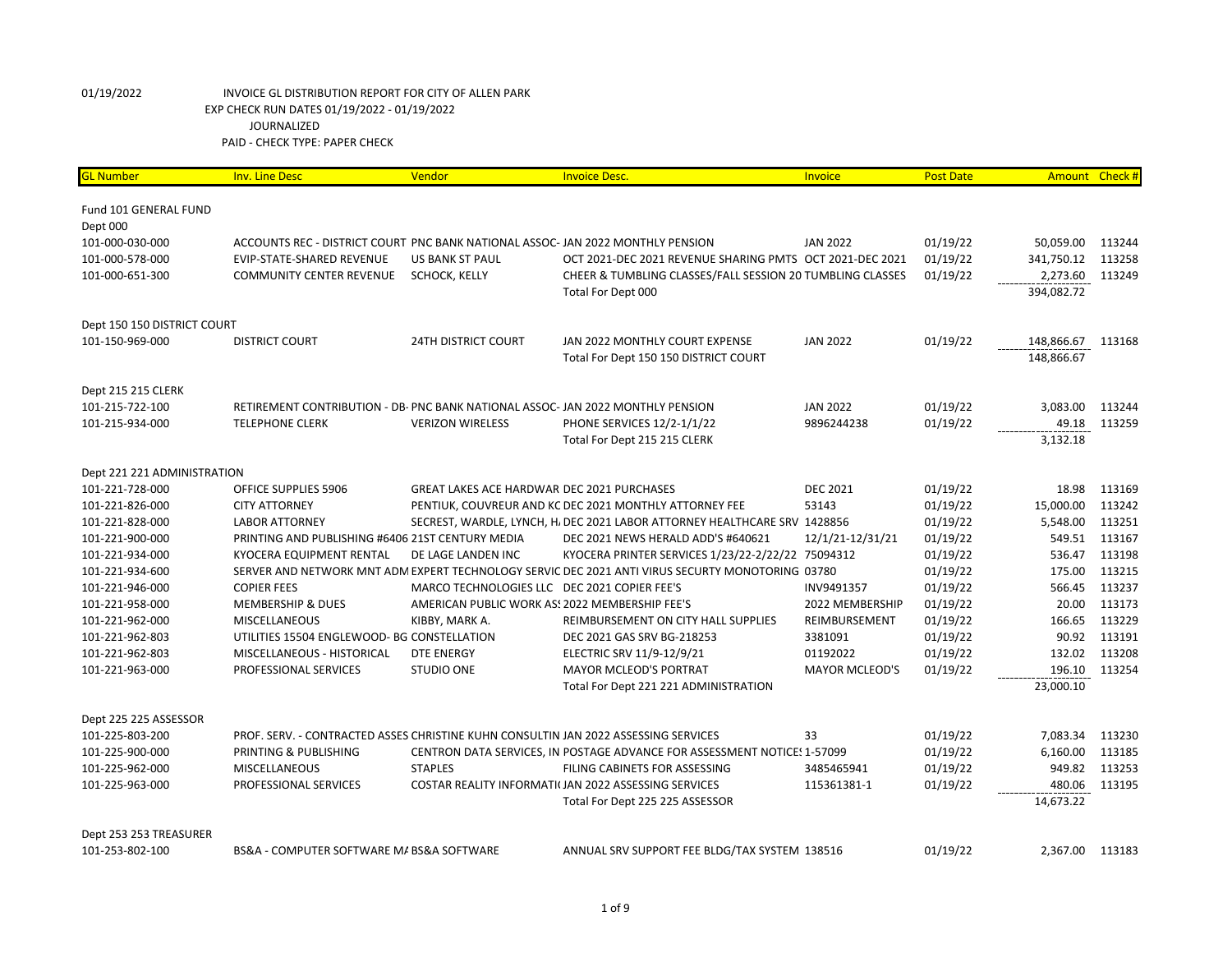| <b>GL Number</b>               | <b>Inv. Line Desc</b>                                                           | Vendor                                            | <b>Invoice Desc.</b>                                                                  | Invoice         | <b>Post Date</b> | Amount Check # |        |
|--------------------------------|---------------------------------------------------------------------------------|---------------------------------------------------|---------------------------------------------------------------------------------------|-----------------|------------------|----------------|--------|
| 101-253-985-000                | CAPITAL LEASE POSTAGE MACHINI PITNEY-BOWES                                      |                                                   | POSTAGE MACHINE SRV 10/31/21-1/29/22                                                  | 3314952164      | 01/19/22         | 1,035.00       | 113243 |
|                                |                                                                                 |                                                   | Total For Dept 253 253 TREASURER                                                      |                 |                  | 3,402.00       |        |
|                                |                                                                                 |                                                   |                                                                                       |                 |                  |                |        |
| Dept 263 263 CITY HALL         |                                                                                 |                                                   |                                                                                       |                 |                  |                |        |
| 101-263-853-000                | TELEPHONE B GRAHAM                                                              | <b>VERIZON WIRELESS</b>                           | PHONE SERVICES 12/2-1/1/22                                                            | 9896244238      | 01/19/22         | 49.86          | 113259 |
| 101-263-920-000                | UTILITIES 6603 ALLEN RD- BG-3076 CONSTELLATION                                  |                                                   | DEC 2021 GAS SRV BG-307646                                                            | 3381086         | 01/19/22         | 25.61          | 113191 |
| 101-263-920-000                | UTILITIES- 6601 ALLEN RD - BG-30 CONSTELLATION                                  |                                                   | DEC 2021 GAS SRV BG-307011                                                            | 3381085         | 01/19/22         | 0.00           | 113191 |
| 101-263-920-000                | UTILITIES - 15915 SOUTHFIELD- BG CONSTELLATION                                  |                                                   | DEC 2021 GAS SRV BG-302830                                                            | 3381083         | 01/19/22         | 176.62         | 113191 |
| 101-263-920-000                | UTILITIES-15915 SOUTHFIELD                                                      | <b>DTE ENERGY</b>                                 | ELECTRIC SRV 11/9-12/9/21                                                             | 01192022        | 01/19/22         | 9,644.51       | 113208 |
| 101-263-931-000                | BUILDING MAINTENANCE CITY HAI CINTAS CORPORATION-300                            |                                                   | CITY HALL & RUG SRV 12/27/21                                                          | 4105831227      | 01/19/22         | 189.13         | 113186 |
| 101-263-931-000                | BUILDING MAINTENANCE CITY HAI CINTAS CORPORATION-300                            |                                                   | CITY HALL & POLICE RUG SRV 11/29/21                                                   | 4103012208      | 01/19/22         | 189.13         | 113186 |
| 101-263-962-000                | LATE FEE                                                                        | CROWN CASTLE FIBER LLC                            | JAN 2022 DARK FIBER LINE BTW CITY HALL & DI 1033060                                   |                 | 01/19/22         | 527.86         | 113166 |
| 101-263-962-000                | MISCELLANEOUS 5952                                                              | <b>GREAT LAKES ACE HARDWAR DEC 2021 PURCHASES</b> |                                                                                       | <b>DEC 2021</b> | 01/19/22         | 153.77         | 113169 |
|                                |                                                                                 |                                                   | Total For Dept 263 263 CITY HALL                                                      |                 |                  | 10,956.49      |        |
|                                |                                                                                 |                                                   |                                                                                       |                 |                  |                |        |
| Dept 277 CABLE/IT              |                                                                                 |                                                   |                                                                                       |                 |                  |                |        |
| 101-277-934-500                |                                                                                 |                                                   | IT SERVICES DEDICATED TUESDAY EXPERT TECHNOLOGY SERVIC IT DEDICATED SRV 12/5-12/18/21 | 03786           | 01/19/22         | 1,280.00       | 113215 |
|                                |                                                                                 |                                                   | Total For Dept 277 CABLE/IT                                                           |                 |                  | 1,280.00       |        |
| Dept 305 305 POLICE DEPARTMENT |                                                                                 |                                                   |                                                                                       |                 |                  |                |        |
| 101-305-722-100                | RETIREMENT CONTRIBUTION - DB- PNC BANK NATIONAL ASSOC- JAN 2022 MONTHLY PENSION |                                                   |                                                                                       | <b>JAN 2022</b> | 01/19/22         | 102,225.00     | 113244 |
| 101-305-761-000                | <b>PRISONER BOARD</b>                                                           | <b>STATE OF MICHIGAN</b>                          | LIVE SCAN INVOICE                                                                     | 551-594275      | 01/19/22         | 43.25          | 113181 |
| 101-305-853-000                | <b>TELEPHONE</b>                                                                | <b>VERIZON WIRELESS</b>                           | POLICE PHONE SRV 12/11-1/10/22                                                        | 9897075020      | 01/19/22         | 852.85         | 113264 |
| 101-305-934-500                | <b>COMPUTER BREAK-FIX</b>                                                       |                                                   | EXPERT TECHNOLOGY SERVIC COMPUTER SERVICES POLICE DEPT                                | 03800           | 01/19/22         | 405.00         | 113215 |
| 101-305-935-000                | COMPUTER SOFTWARE MAINTEN/THOMSON REUTERS-WEST                                  |                                                   | DEC 2021 ONLINE SOFTWARE SUBSCRIPTION SI845615496                                     |                 | 01/19/22         | 218.73         | 113257 |
| 101-305-939-000                | <b>VEHICLE MAINTENANCE</b>                                                      | <b>BARGAIN TIRE CO</b>                            | <b>PARTS</b>                                                                          | 2164            | 01/19/22         | 1,350.20       | 113179 |
| 101-305-939-000                | <b>VEHICLE MAINTENANCE</b>                                                      | CLASSIC AUTO WASH INC.                            | DEC 2021 CAR WASHING SERVICES                                                         | 2049            | 01/19/22         | 148.20         | 113188 |
| 101-305-939-000                | <b>VEHICLE MAINTENANCE</b>                                                      | <b>GLENDALE AUTO VALUE</b>                        | PARTS FOR 2019 FORD POLICE INTRCPTR                                                   | 359-234900      | 01/19/22         | 191.94         | 113217 |
| 101-305-939-000                | <b>VEHICLE MAINTENANCE</b>                                                      | <b>GLENDALE AUTO VALUE</b>                        | <b>PARTS</b>                                                                          | 359-234908      | 01/19/22         | 16.32          | 113217 |
| 101-305-939-000                | <b>VEHICLE MAINTENANCE</b>                                                      | <b>GLENDALE AUTO VALUE</b>                        | <b>PARTS</b>                                                                          | 359-234798      | 01/19/22         | 711.78         | 113217 |
| 101-305-939-000                | <b>VEHICLE MAINTENANCE</b>                                                      | <b>GLENDALE AUTO VALUE</b>                        | <b>PARTS</b>                                                                          | 359-234945      | 01/19/22         | 29.40          | 113217 |
| 101-305-958-000                | <b>MEMBERSHIP &amp; DUES</b>                                                    |                                                   | LAW ENFORCEMENT RECORD 2022 MEMBERSHIP DUES POLICE                                    | 2022 MEMBERSHIP | 01/19/22         | 60.00          | 113233 |
|                                |                                                                                 |                                                   | Total For Dept 305 305 POLICE DEPARTMENT                                              |                 |                  | 106,252.67     |        |
|                                |                                                                                 |                                                   |                                                                                       |                 |                  |                |        |
| Dept 340 340 FIRE DEPARTMENT   |                                                                                 |                                                   |                                                                                       |                 |                  |                |        |
| 101-340-722-100                | RETIREMENT CONTRIBUTION - DB PNC BANK NATIONAL ASSOC- JAN 2022 MONTHLY PENSION  |                                                   |                                                                                       | <b>JAN 2022</b> | 01/19/22         | 68,150.00      | 113244 |
| 101-340-757-000                | <b>OPERATING SUPPLIES 5949</b>                                                  | <b>GREAT LAKES ACE HARDWAR DEC 2021 PURCHASES</b> |                                                                                       | <b>DEC 2021</b> | 01/19/22         | 104.64         | 113169 |
| 101-340-757-000                | <b>OPERATING SUPPLIES</b>                                                       | <b>SAM'S CLUB DIRECT</b>                          | <b>DEC 2021 PURCHASES</b>                                                             | <b>DEC 2021</b> | 01/19/22         | 161.26         | 113248 |
| 101-340-757-500                | <b>RESCUE SUPPLIES</b>                                                          |                                                   | BAKER'S GAS & WELDING SUI DEC 2021 FIRE DEPT OXYGEN CYLINDER RENTAL 0009265448        |                 | 01/19/22         | 106.68         | 113178 |
| 101-340-853-000                | TELEPHONE FD ON CALL                                                            | <b>VERIZON WIRELESS</b>                           | PHONE SERVICES 12/2-1/1/22                                                            | 9896244238      | 01/19/22         | 145.73         | 113259 |
| 101-340-853-000                | <b>TELEPHONE</b>                                                                | <b>VERIZON WIRELESS</b>                           | FIRE DEPT SRV 12/11-1/10/22                                                           | 9896989019      | 01/19/22         | 76.04          | 113262 |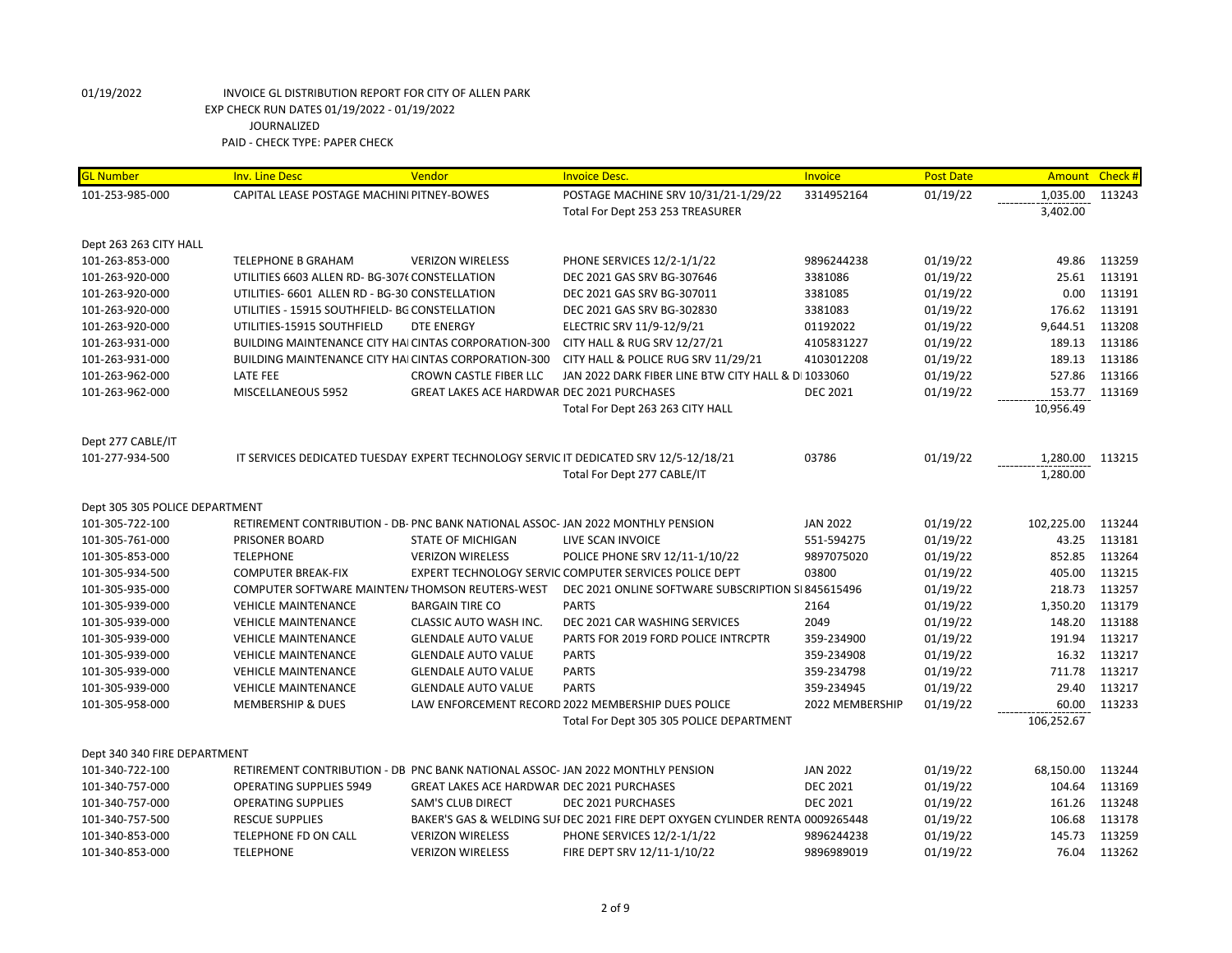| <b>GL Number</b>                          | <b>Inv. Line Desc</b>                                                           | Vendor                                            | <b>Invoice Desc.</b>                                 | Invoice         | <b>Post Date</b> | Amount Check # |        |
|-------------------------------------------|---------------------------------------------------------------------------------|---------------------------------------------------|------------------------------------------------------|-----------------|------------------|----------------|--------|
| 101-340-920-000                           | UTILITIES- 6730 ROOSEVELT- BG-2: CONSTELLATION                                  |                                                   | DEC 2021 GAS SRV BG-212667                           | 3381092         | 01/19/22         | 474.64         | 113191 |
| 101-340-920-000                           | UTILITIES- 6730 ROOSEVELT - BG-2 CONSTELLATION                                  |                                                   | DEC 2021 GAS SRV BG-218249                           | 3381089         | 01/19/22         | 1,044.35       | 113191 |
| 101-340-920-000                           | UTILITIES- 6730 ROOSEVELT                                                       | <b>DTE ENERGY</b>                                 | ELECTRIC SRV 11/9-12/9/21                            | 01192022        | 01/19/22         | 1,493.23       | 113208 |
| 101-340-931-000                           | <b>BUILDING MAINTENANCE 5937</b>                                                | <b>GREAT LAKES ACE HARDWAR DEC 2021 PURCHASES</b> |                                                      | <b>DEC 2021</b> | 01/19/22         | 14.79          | 113169 |
| 101-340-931-000                           | <b>BUILDING MAINTENANCE</b>                                                     | A.S.P PLUMBING                                    | SERVICE CALL ON DRAIN BACK UPS AT FIRE DEP FIRE DEPT |                 | 01/19/22         | 150.00         | 113176 |
| 101-340-931-000                           | <b>BUILDING MAINTENANCE</b>                                                     | LOWE'S                                            | DEC 2021 PURCHASES                                   | <b>DEC 2021</b> | 01/19/22         | 38.10          | 113234 |
| 101-340-934-000                           | <b>EQUIPMENT MAINTENANCE</b>                                                    | APOLLO FIRE EQUIPMENT CO EQUIPMENT MNT            |                                                      | 107702          | 01/19/22         | 2,340.00       | 113172 |
| 101-340-934-000                           | <b>EQUIPMENT MAINTENANCE</b>                                                    | LOWE'S                                            | DEC 2021 PURCHASES                                   | <b>DEC 2021</b> | 01/19/22         | 11.39          | 113234 |
| 101-340-939-000                           | <b>VEHICLE MAINTENANCE</b>                                                      | <b>GRAINGER</b>                                   | <b>PARTS</b>                                         | 9165075392      | 01/19/22         | 68.67          | 113219 |
| 101-340-939-000                           | <b>VEHICLE MAINTENANCE</b>                                                      | <b>HALT FIRE</b>                                  | <b>VEHICLE MNT</b>                                   | 445746          | 01/19/22         | 406.39         | 113221 |
| 101-340-939-000                           | <b>VEHICLE MAINTENANCE</b>                                                      | <b>VILLAGE FORD</b>                               | <b>PARTS</b>                                         | 584191          | 01/19/22         | 11.74          | 113266 |
| 101-340-960-000                           | <b>EDUCATION &amp; TRAINING 5932</b>                                            | GREAT LAKES ACE HARDWAR DEC 2021 PURCHASES        |                                                      | <b>DEC 2021</b> | 01/19/22         | 98.00          | 113169 |
| 101-340-960-000                           | <b>EDUCATION &amp; TRAINING</b>                                                 | <b>HOME DEPOT</b>                                 | JAN 2022 PURCHASES                                   | <b>JAN 2022</b> | 01/19/22         | 73.14          | 113225 |
|                                           |                                                                                 |                                                   | Total For Dept 340 340 FIRE DEPARTMENT               |                 |                  | 74,968.79      |        |
|                                           |                                                                                 |                                                   |                                                      |                 |                  |                |        |
| Dept 445 445 DEPARTMENT OF PUBLIC SERVICE |                                                                                 |                                                   |                                                      |                 |                  |                |        |
| 101-445-722-100                           | RETIREMENT CONTRIBUTION - DB- PNC BANK NATIONAL ASSOC- JAN 2022 MONTHLY PENSION |                                                   |                                                      | <b>JAN 2022</b> | 01/19/22         | 12,667.00      | 113244 |
| 101-445-757-000                           | <b>OPERATING SUPPLIES 5924</b>                                                  | <b>GREAT LAKES ACE HARDWAR DEC 2021 PURCHASES</b> |                                                      | <b>DEC 2021</b> | 01/19/22         | 47.48          | 113169 |
| 101-445-853-000                           | <b>TELEPHONE R SHIPMAN</b>                                                      | <b>VERIZON WIRELESS</b>                           | PHONE SERVICES 12/2-1/1/22                           | 9896244238      | 01/19/22         | 49.39          | 113259 |
| 101-445-920-000                           | UTILITIES 24060 OUTER DR BG-31C CONSTELLATION                                   |                                                   | DEC 2021 GAS SRV BG-310600                           | 3381087         | 01/19/22         | 171.86         | 113191 |
| 101-445-920-000                           | UTILITIES- 6450 ALLEN RD                                                        | <b>DTE ENERGY</b>                                 | ELECTRIC SRV 11/9-12/9/21                            | 01192022        | 01/19/22         | 459.46         | 113208 |
| 101-445-920-000                           | UTILITIES GARAGE                                                                | <b>DTE ENERGY</b>                                 | GAS SERVICE 16860 GARAGE 12/3-1/3/22                 | <b>DEC 2021</b> | 01/19/22         | 1,003.66       | 113212 |
| 101-445-926-000                           | UTILITES 16430 ECORSE                                                           | DTE ENERGY                                        | ELECTRIC SRV 11/9-12/9/21                            | 01192022        | 01/19/22         | 161.34         | 113208 |
| 101-445-926-000                           | STREET LIGHTING- 15501 PHILOMI DTE ENERGY                                       |                                                   | STREETLIGHT SERVICES 11/24/21-12/31/21               | 01192022        | 01/19/22         | 29,955.88      | 113211 |
| 101-445-931-000                           | <b>BUILDING MAINTENANCE 5920</b>                                                | <b>GREAT LAKES ACE HARDWAR DEC 2021 PURCHASES</b> |                                                      | <b>DEC 2021</b> | 01/19/22         | 140.35         | 113169 |
| 101-445-931-000                           | <b>BUILDING MAINTENANCE</b>                                                     | ROWLEY BROTHERS INC.                              | <b>SUPPLIES</b>                                      | 2293024-00      | 01/19/22         | 627.00         | 113247 |
| 101-445-931-000                           | <b>BUILDING MAINTENANCE</b>                                                     | <b>SAM'S CLUB DIRECT</b>                          | DEC 2021 PURCHASES                                   | <b>DEC 2021</b> | 01/19/22         | 100.08         | 113248 |
| 101-445-939-000                           | <b>VEHICLE MAINTENANCE</b>                                                      | <b>BELL EQUIPMENT CO.</b>                         | <b>PARTS</b>                                         | P04701          | 01/19/22         | 176.80         | 113180 |
| 101-445-939-000                           | <b>VEHICLE MAINTENANCE</b>                                                      | <b>BELL EQUIPMENT CO.</b>                         | <b>PARTS</b>                                         | P04673          | 01/19/22         | 205.74         | 113180 |
| 101-445-939-000                           | <b>VEHICLE MAINTENANCE</b>                                                      | <b>EXOTIC AUTOMATION &amp; SUPI PARTS</b>         |                                                      | 11232394        | 01/19/22         | 118.57         | 113214 |
| 101-445-939-000                           | <b>VEHICLE MAINTENANCE</b>                                                      | <b>GLENDALE AUTO VALUE</b>                        | <b>PARTS</b>                                         | 359-234949      | 01/19/22         | 198.79         | 113217 |
| 101-445-939-000                           | <b>VEHICLE MAINTENANCE</b>                                                      | POMP'S TIRE SERVICE INC                           | <b>PARTS &amp; SERVICE</b>                           | 1470029561      | 01/19/22         | 54.00          | 113267 |
| 101-445-939-000                           | <b>VEHICLE MAINTENANCE</b>                                                      | WURTH USA INC                                     | <b>PARTS</b>                                         | 97116225        | 01/19/22         | 297.00         | 113269 |
| 101-445-939-000                           | <b>VEHICLE MAINTENANCE</b>                                                      | WURTH USA INC                                     | PROD RET FROM INV 97116225                           | 50397493        | 01/19/22         | (297.00)       | 113269 |
| 101-445-962-000                           | <b>MISCELLANEOUS</b>                                                            | CROWN CASTLE FIBER LLC                            | JAN 2022 DARK FIBER LINE BTW CITY HALL & DI 1033060  |                 | 01/19/22         | 512.50         | 113166 |
|                                           |                                                                                 |                                                   | Total For Dept 445 445 DEPARTMENT OF PUBLIC SERVICE  |                 |                  | 46,649.90      |        |
|                                           |                                                                                 |                                                   |                                                      |                 |                  |                |        |
| Dept 707 707 PARKS & REC                  |                                                                                 |                                                   |                                                      |                 |                  |                |        |
| 101-707-751-000                           | GASOLINE                                                                        | <b>SAM'S CLUB DIRECT</b>                          | DEC 2021 PURCHASES                                   | <b>DEC 2021</b> | 01/19/22         | 40.24          | 113248 |
| 101-707-784-000                           | PARK SERVICES 5914                                                              | GREAT LAKES ACE HARDWAR DEC 2021 PURCHASES        |                                                      | <b>DEC 2021</b> | 01/19/22         | 111.60         | 113169 |
| 101-707-784-000                           | <b>CHAMPAIGN PK</b>                                                             | <b>VERIZON WIRELESS</b>                           | PHONE SERVICES 12/2-1/1/22                           | 9896244238      | 01/19/22         | 162.65         | 113259 |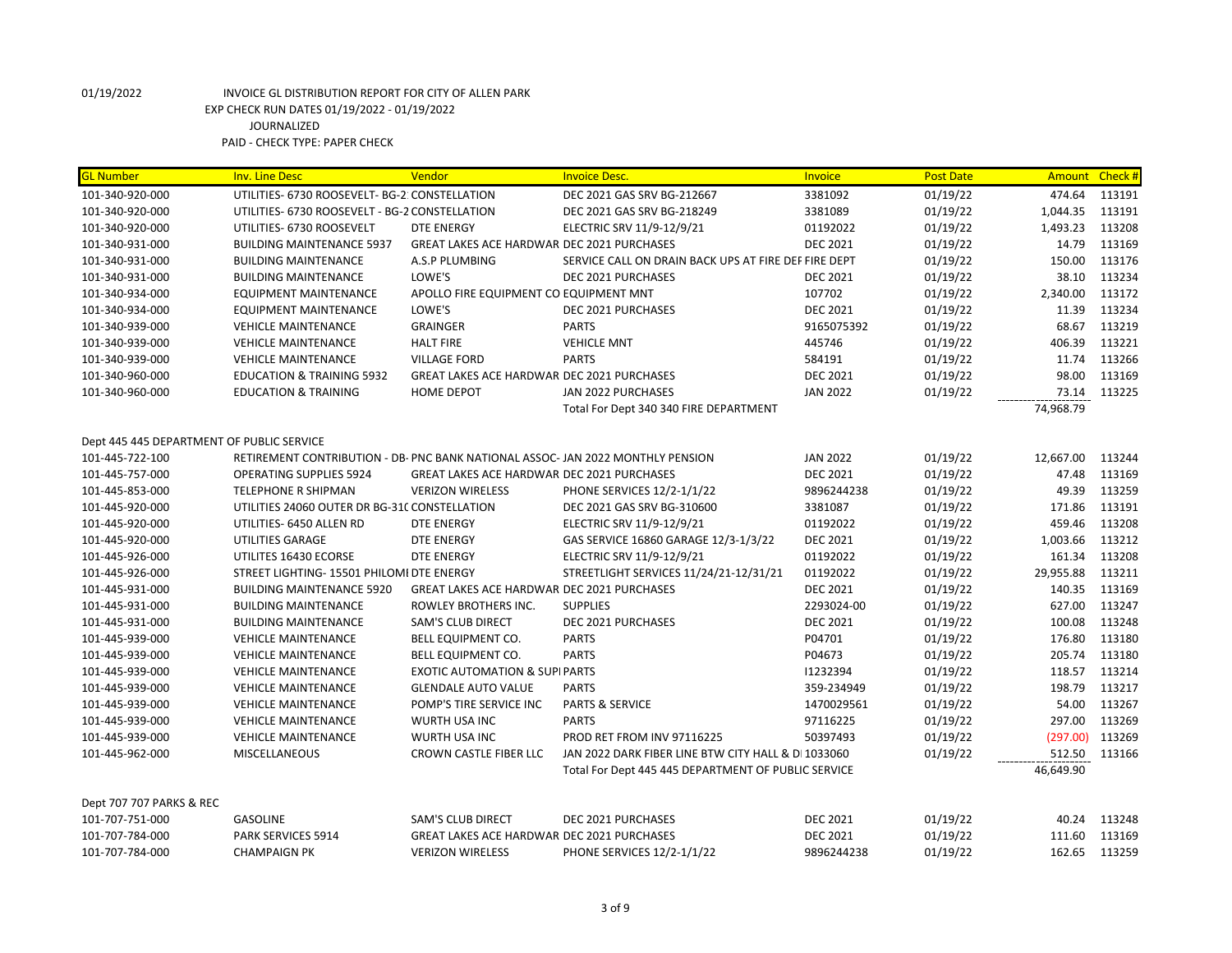| <b>GL Number</b>                       | <b>Inv. Line Desc</b>                                                         | Vendor                                            | <b>Invoice Desc.</b>                                                    | Invoice          | <b>Post Date</b> | Amount Check # |        |
|----------------------------------------|-------------------------------------------------------------------------------|---------------------------------------------------|-------------------------------------------------------------------------|------------------|------------------|----------------|--------|
| 101-707-920-000                        | UTILITIES- 4320 LAURENCE- BG-21 CONSTELLATION                                 |                                                   | DEC 2021 GAS SRV BG-218159                                              | 3381096          | 01/19/22         | 0.00           | 113191 |
| 101-707-920-000                        | UTILITIES-6615 ROOSEVELT- BG-21 CONSTELLATION                                 |                                                   | DEC 2021 GAS SRV BG-218248                                              | 3381090          | 01/19/22         | 252.20         | 113191 |
| 101-707-920-000                        | UTILITIES 6295 WINONA                                                         | <b>DTE ENERGY</b>                                 | ELECTRIC SRV 11/9-12/9/21                                               | 01192022         | 01/19/22         | 494.56         | 113208 |
| 101-707-925-800                        | <b>SMART TRANS 4</b>                                                          | <b>VERIZON WIRELESS</b>                           | PHONE SERVICES 12/2-1/1/22                                              | 9896244238       | 01/19/22         | 342.26         | 113259 |
| 101-707-931-000                        | <b>BUILDING MAINTENANCE 5960</b>                                              | <b>GREAT LAKES ACE HARDWAR DEC 2021 PURCHASES</b> |                                                                         | <b>DEC 2021</b>  | 01/19/22         | 49.35          | 113169 |
| 101-707-931-000                        | <b>BUILDING MAINTENANCE</b>                                                   | <b>HOME DEPOT</b>                                 | JAN 2022 PURCHASES                                                      | <b>JAN 2022</b>  | 01/19/22         | 160.46         | 113225 |
| 101-707-934-000                        | <b>EQUIPMENT MAINTENANCE</b>                                                  | <b>HOME DEPOT</b>                                 | JAN 2022 PURCHASES                                                      | <b>JAN 2022</b>  | 01/19/22         | 542.58         | 113225 |
| 101-707-939-000                        | <b>VEHICLE MAINTENANCE</b>                                                    | CLASSIC AUTO WASH INC.                            | DEC 2021 CAR WASHING SERVICES                                           | 2049             | 01/19/22         | 3.90           | 113188 |
| 101-707-962-000                        | <b>MISCELLANEOUS</b>                                                          | HAWKINS, PAT                                      | MILEAGE REIMBURSEMENT 1/21/20-1/7/2022 REIMBURSEMENT                    |                  | 01/19/22         | 182.56         | 113223 |
|                                        |                                                                               |                                                   | Total For Dept 707 707 PARKS & REC                                      |                  |                  | 2,342.36       |        |
| Dept 751 751 COMMUNITY CENTER          |                                                                               |                                                   |                                                                         |                  |                  |                |        |
| 101-751-757-000                        | <b>OPERATING SUPPLIES 5938</b>                                                | <b>GREAT LAKES ACE HARDWAR DEC 2021 PURCHASES</b> |                                                                         | <b>DEC 2021</b>  | 01/19/22         | 3.21           | 113169 |
| 101-751-757-000                        | <b>OPERATING SUPPLIES</b>                                                     | <b>GORDON FOOD SERV.</b>                          | <b>SUPPLIES FOR P&amp;R</b>                                             | 917079486        | 01/19/22         | 59.93          | 113218 |
| 101-751-757-000                        | <b>OPERATING SUPPLIES</b>                                                     | GORDON FOOD SERV.                                 | <b>SUPPLIES FOR P&amp;R</b>                                             | 846161097        | 01/19/22         | 114.81         | 113218 |
| 101-751-757-000                        | <b>OPERATING SUPPLIES</b>                                                     | GORDON FOOD SERV.                                 | <b>SUPPLIES P&amp;R</b>                                                 | 917079351        | 01/19/22         | 44.97          | 113218 |
| 101-751-757-000                        | <b>OPERATING SUPPLIES</b>                                                     | GORDON FOOD SERV.                                 | <b>SUPPLIES P&amp;R</b>                                                 | 917079300        | 01/19/22         | 209.86         | 113218 |
| 101-751-757-000                        | <b>OPERATING SUPPLIES</b>                                                     | GORDON FOOD SERV.                                 | <b>SUPPLIES FOR P&amp;R</b>                                             | 846160978        | 01/19/22         | 794.77         | 113218 |
| 101-751-757-000                        | <b>OPERATING SUPPLIES</b>                                                     | <b>LEONARD'S SYRUPS</b>                           | <b>SUPPLIES</b>                                                         | 5001358623       | 01/19/22         | 420.00         | 113232 |
| 101-751-920-000                        | <b>UTILITIES</b>                                                              | <b>ALLEN PARK WATER</b>                           | WATER SRV COMM CTR 11/1-12/1/21                                         | $11/1 - 12/1/21$ | 01/19/22         | 1,493.49       | 113175 |
| 101-751-920-000                        | UTILITIES-15800 WHITE STREET- B CONSTELLATION                                 |                                                   | DEC 2021 GAS SRV BG-212668                                              | 3381088          | 01/19/22         | 4,112.61       | 113191 |
| 101-751-920-000                        | UTILITIES COMM CENTER                                                         | <b>DTE ENERGY</b>                                 | STREETLIGHT SERVICES 11/24/21-12/31/21                                  | 01192022         | 01/19/22         | 11,537.09      | 113211 |
| 101-751-931-000                        | <b>BUILDING MAINTENANCE 5928</b>                                              | GREAT LAKES ACE HARDWAR DEC 2021 PURCHASES        |                                                                         | <b>DEC 2021</b>  | 01/19/22         | 268.89         | 113169 |
| 101-751-931-000                        | <b>BUILDING MAINTENANCE</b>                                                   | A.S.P PLUMBING                                    | PLUMBING REPAIRS AT COMM CTR                                            | 12282021         | 01/19/22         | 350.00         | 113176 |
| 101-751-931-000                        | <b>BUILDING MAINTENANCE</b>                                                   | <b>ORKIN</b>                                      | COMM CTR MONTHLY SRV                                                    | 222461623        | 01/19/22         | 75.00          | 113241 |
| 101-751-931-000                        | <b>BUILDING MAINTENANCE</b>                                                   |                                                   | REDGUARD FIRE & SECURITY JAN-MARCH 2022 FIRE ALARM INSPECTION COI 51068 |                  | 01/19/22         | 216.00         | 113245 |
| 101-751-931-000                        | <b>BUILDING MAINTENANCE</b>                                                   | <b>CORRIGAN OIL CO</b>                            | PROPANE SRV COMM CTR                                                    | 05660660-IN      | 01/19/22         | 57.00          | 113270 |
| 101-751-934-000                        | EQUIPMENT MAINTENANCE 5918 GREAT LAKES ACE HARDWAR DEC 2021 PURCHASES         |                                                   |                                                                         | <b>DEC 2021</b>  | 01/19/22         | 304.85         | 113169 |
|                                        |                                                                               |                                                   | Total For Dept 751 751 COMMUNITY CENTER                                 |                  |                  | 20,062.48      |        |
| Dept 864 864 RETIREE/ACTIVE HEALTHCARE |                                                                               |                                                   |                                                                         |                  |                  |                |        |
| 101-864-722-100                        | RETIREMENT CONTRIBUTION - GF PNC BANK NATIONAL ASSOC-JAN 2022 MONTHLY PENSION |                                                   |                                                                         | <b>JAN 2022</b>  | 01/19/22         | 6,896.00       | 113244 |
|                                        |                                                                               |                                                   | Total For Dept 864 864 RETIREE/ACTIVE HEALTHCARE                        |                  |                  | 6,896.00       |        |
|                                        |                                                                               |                                                   | Total For Fund 101 GENERAL FUND                                         |                  |                  | 856,565.58     |        |
| Fund 202 MAJOR STREET FUND             |                                                                               |                                                   |                                                                         |                  |                  |                |        |
| Dept 479 PRESERVATION - STREETS        |                                                                               |                                                   |                                                                         |                  |                  |                |        |
| 202-479-820-000                        | ENGINEERING                                                                   | <b>BUCCILLI GROUP, LLC</b>                        | INSPECTION SRV 12/27-12/30/21 MAJOR STREI 4916                          |                  | 01/19/22         | 1,620.00       | 113184 |
|                                        |                                                                               |                                                   | Total For Dept 479 PRESERVATION - STREETS                               |                  |                  | 1,620.00       |        |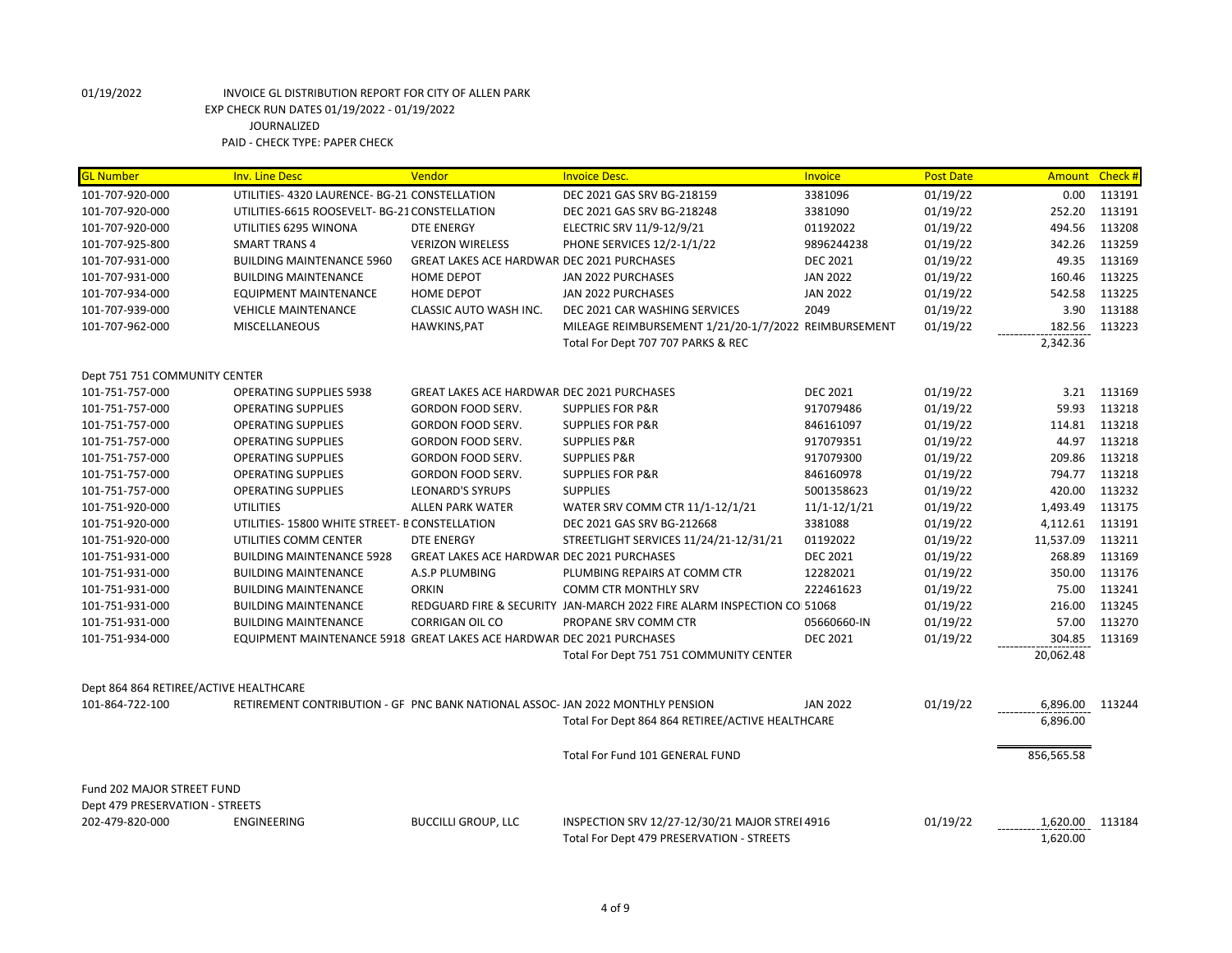| <b>GL Number</b>                   | <b>Inv. Line Desc</b>                          | Vendor                                            | <b>Invoice Desc.</b>                                                                                   | Invoice            | <b>Post Date</b>     | Amount Check #          |                  |
|------------------------------------|------------------------------------------------|---------------------------------------------------|--------------------------------------------------------------------------------------------------------|--------------------|----------------------|-------------------------|------------------|
|                                    |                                                |                                                   | Total For Fund 202 MAJOR STREET FUND                                                                   |                    |                      | 1,620.00                |                  |
|                                    |                                                |                                                   |                                                                                                        |                    |                      |                         |                  |
| Fund 203 LOCAL STREET FUND         |                                                |                                                   |                                                                                                        |                    |                      |                         |                  |
| Dept 483 ADMINISTRATION - STREETS  |                                                |                                                   |                                                                                                        |                    |                      |                         |                  |
| 203-483-820-000                    | ENGINEERING                                    | <b>BUCCILLI GROUP, LLC</b>                        | INSPECTION SRV 1/4-1/7/22 LOCAL STS                                                                    | 4918               | 01/19/22             | 1,728.00                | 113184           |
|                                    |                                                |                                                   | Total For Dept 483 ADMINISTRATION - STREETS                                                            |                    |                      | 1,728.00                |                  |
|                                    |                                                |                                                   |                                                                                                        |                    |                      |                         |                  |
|                                    |                                                |                                                   | Total For Fund 203 LOCAL STREET FUND                                                                   |                    |                      | 1,728.00                |                  |
|                                    |                                                |                                                   |                                                                                                        |                    |                      |                         |                  |
| Fund 226 RUBBISH FUND              |                                                |                                                   |                                                                                                        |                    |                      |                         |                  |
| Dept 450 450 RUBBISH               |                                                |                                                   |                                                                                                        |                    |                      |                         |                  |
| 226-450-817-000<br>226-450-817-000 | <b>WASTE DISPOSAL</b><br><b>WASTE DISPOSAL</b> | <b>GFL ENVIROMENTAL USA</b>                       | JAN 2022 YARD & WASTE BULK SRV<br>GV CEMENT CONTRACTING C RUBBISH & SOIL REMOVAL FROM DPS              | 53364212<br>21-194 | 01/19/22<br>01/19/22 | 132,068.00<br>59,670.00 | 113216<br>113220 |
|                                    |                                                |                                                   | Total For Dept 450 450 RUBBISH                                                                         |                    |                      | 191,738.00              |                  |
|                                    |                                                |                                                   |                                                                                                        |                    |                      |                         |                  |
|                                    |                                                |                                                   | Total For Fund 226 RUBBISH FUND                                                                        |                    |                      | 191,738.00              |                  |
|                                    |                                                |                                                   |                                                                                                        |                    |                      |                         |                  |
| Fund 249 BUILDING FUND             |                                                |                                                   |                                                                                                        |                    |                      |                         |                  |
| Dept 371 371 BUILDING DEPARTMENT   |                                                |                                                   |                                                                                                        |                    |                      |                         |                  |
| 249-371-821-000                    | MECHANICAL INSPECTIONS                         | SECCO, ROBERT W                                   | DEC 2021 MECHANICAL INSPECTIONS                                                                        | <b>DEC 2021</b>    | 01/19/22             | 1,137.50                | 113250           |
| 249-371-822-000                    | PLUMBING INSPECTIONS                           | HALASH, JEROME                                    | DEC 2021 PLUMBING INSPECTIONS                                                                          | <b>DEC 2021</b>    | 01/19/22             | 126.00                  | 113222           |
| 249-371-822-500                    | ELECTRICAL INSPECTIONS                         | DEANGELIS, JOHN                                   | DEC 2021 ELECTRICAL INSPECTIONS                                                                        | <b>DEC 2021</b>    | 01/19/22             | 1,237.62                | 113197           |
| 249-371-853-000                    | TELEPHONE M BAKER                              | <b>VERIZON WIRELESS</b>                           | PHONE SERVICES 12/2-1/1/22                                                                             | 9896244238         | 01/19/22             | 197.54                  | 113259           |
| 249-371-853-000                    | <b>TELEPHONE</b>                               | <b>VERIZON WIRELESS</b>                           | BLDG PHONE SRV 12/11-1/10/22                                                                           | 9897035322         | 01/19/22             | 168.16                  | 113263           |
| 249-371-935-000                    | COMPUTER SOFTWARE MAINTEN/ BS&A SOFTWARE       |                                                   | ANNUAL SRV SUPPORT FEE BLDG/TAX SYSTEM 138516                                                          |                    | 01/19/22             | 4,542.00                | 113183           |
| 249-371-962-000                    | MISCELLANEOUS 5959                             | <b>GREAT LAKES ACE HARDWAR DEC 2021 PURCHASES</b> |                                                                                                        | <b>DEC 2021</b>    | 01/19/22             | 39.48                   | 113169           |
|                                    |                                                |                                                   | Total For Dept 371 371 BUILDING DEPARTMENT                                                             |                    |                      | 7,448.30                |                  |
|                                    |                                                |                                                   |                                                                                                        |                    |                      |                         |                  |
|                                    |                                                |                                                   | Total For Fund 249 BUILDING FUND                                                                       |                    |                      | 7,448.30                |                  |
| Fund 250 DDA OPERATING             |                                                |                                                   |                                                                                                        |                    |                      |                         |                  |
| Dept 000                           |                                                |                                                   |                                                                                                        |                    |                      |                         |                  |
| 250-000-716-000                    | <b>MEDICAL</b>                                 | KIBBY, JENNIFER                                   | FEB 2022 MEDICAL REIMBURSEMENT                                                                         | <b>FEB 2022</b>    | 01/19/22             | 1,143.46                | 113228           |
| 250-000-718-000                    | <b>OPTICAL</b>                                 | KIBBY, JENNIFER                                   | FEB 2022 MEDICAL REIMBURSEMENT                                                                         | <b>FEB 2022</b>    | 01/19/22             | 11.40                   | 113228           |
| 250-000-720-000                    | <b>DENTAL</b>                                  | KIBBY, JENNIFER                                   | FEB 2022 MEDICAL REIMBURSEMENT                                                                         | <b>FEB 2022</b>    | 01/19/22             | 32.00                   | 113228           |
| 250-000-722-000                    |                                                |                                                   | RETIREMENT CONTRIBUTION - DC NATIONAL FINANCIAL SERVIC JAN 2022 MONTHLY RETIREMENT CONTRIBUTIUJAN 2022 |                    | 01/19/22             | 540.49                  | 113240           |
| 250-000-826-000                    | <b>LEGAL SERVICES</b>                          | MILLER & MILLER, P.C.                             | DEC 2021 RETAINER SERVICES                                                                             | A-12312021         | 01/19/22             | 1,500.00                | 113239           |
| 250-000-920-000                    | <b>UTILITIES</b>                               | <b>ALLEN PARK WATER</b>                           | DDA OFFICE WATER USAGE 9/3/21-12/1/21                                                                  | 9/3/21-12/1/21     | 01/19/22             | 69.05                   | 113175           |
| 250-000-920-000                    | <b>UTILITIES</b>                               | <b>DTE ENERGY</b>                                 | 12/4-1/4/22 15500 BEATRICE PARKING LOT LIG 910005331970                                                |                    | 01/19/22             | 217.57                  | 113202           |
| 250-000-920-000                    | <b>UTILITIES</b>                               | <b>DTE ENERGY</b>                                 | PARKING LOT LIGHT 5301 ALLEN RD 12/7-1/5/2910006782213                                                 |                    | 01/19/22             | 104.13                  | 113203           |
| 250-000-920-000                    | <b>UTILITIES</b>                               | <b>DTE ENERGY</b>                                 | 65343 ALLEN RD SRV 12/4-1/4/22                                                                         | 910021109236       | 01/19/22             | 163.75                  | 113204           |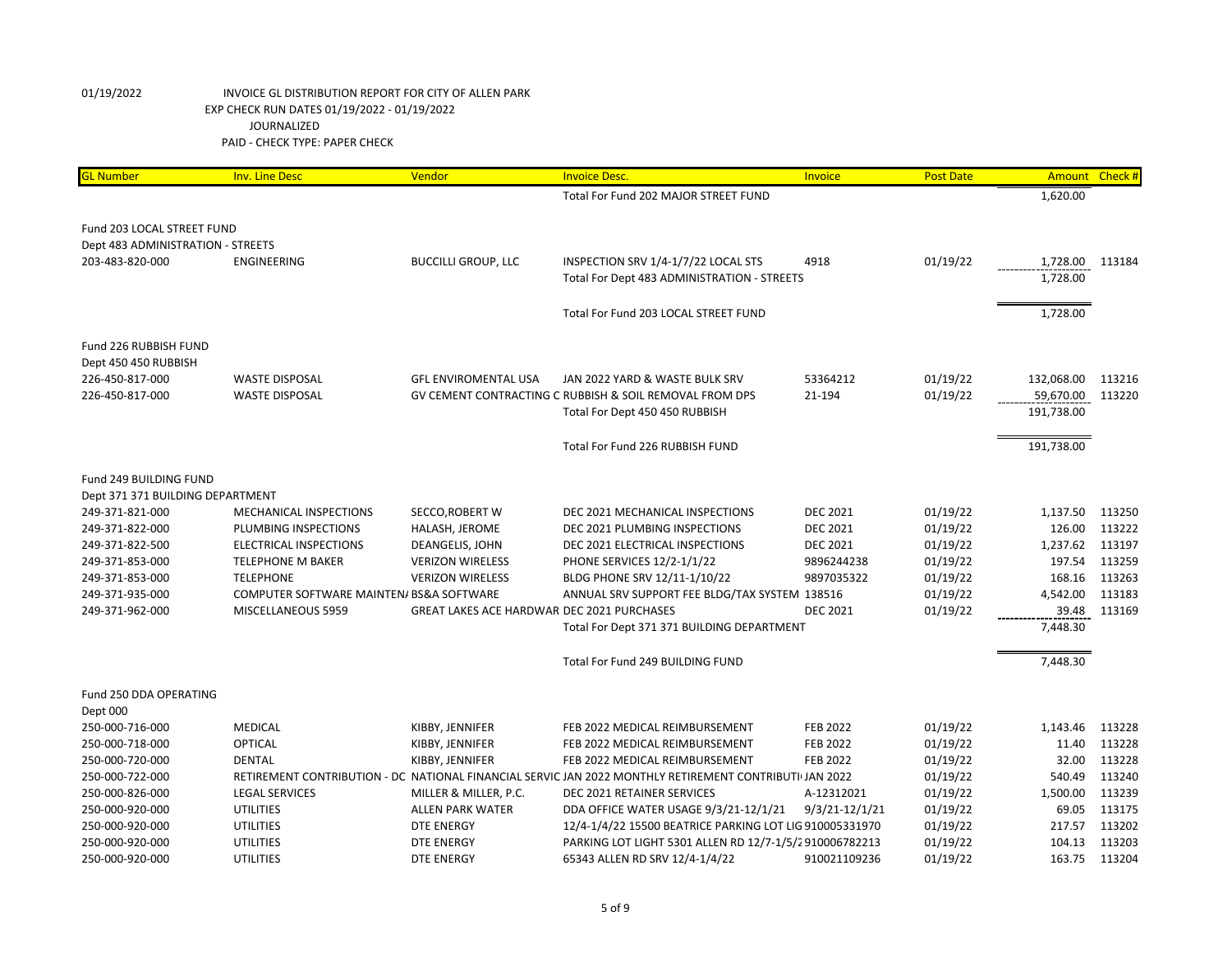| <b>GL Number</b>                 | <b>Inv. Line Desc</b>                          | Vendor                                      | <b>Invoice Desc.</b>                                   | Invoice      | <b>Post Date</b> | <b>Amount</b> | Check # |
|----------------------------------|------------------------------------------------|---------------------------------------------|--------------------------------------------------------|--------------|------------------|---------------|---------|
| 250-000-920-000                  | <b>UTILITIES</b>                               | <b>DTE ENERGY</b>                           | PARKING LOT LIGHTS 12/11-1/11/22 17425 EC(910007536873 |              | 01/19/22         | 37.94         | 113205  |
| 250-000-920-000                  | <b>UTILITIES</b>                               | <b>DTE ENERGY</b>                           | 5951 ALLEN RD SRV 12/4-1/4/22                          | 910007536998 | 01/19/22         | 320.82        | 113206  |
| 250-000-920-000                  | <b>UTILITIES</b>                               | <b>DTE ENERGY</b>                           | 6543 ALLEN RD SRV 12/4-1/4/22                          | 910008199275 | 01/19/22         | 70.29         | 113207  |
| 250-000-942-000                  | <b>RENT</b>                                    | JONICK PROPERTIES, LLC                      | DDA OFFICE 2021 WINTER TAXES                           | 3240         | 01/19/22         | 825.78        | 113226  |
| 250-000-960-000                  | MARKETING/PROMOTIONS                           | <b>CONPOTO LLC</b>                          | JAN 2022 MONTHLY SUBSCRIPTION FEE                      | 2749         | 01/19/22         | 149.00        | 113190  |
| 250-000-962-000                  | <b>MISCELLANEOUS</b>                           | DOWNRIVER PEST CONTROL QUANDT ALLEY MNT     |                                                        | 12022021     | 01/19/22         | 180.00        | 113201  |
|                                  |                                                |                                             | Total For Dept 000                                     |              |                  | 5,365.68      |         |
|                                  |                                                |                                             | Total For Fund 250 DDA OPERATING                       |              |                  | 5,365.68      |         |
| Fund 266 DRUG FORFEITURE - STATE |                                                |                                             |                                                        |              |                  |               |         |
| Dept 000                         |                                                |                                             |                                                        |              |                  |               |         |
| 266-000-657-000                  | FORFEITED MONIES-STATE&LOCAI TAYLOR, CITY OF   |                                             | GUN RANGE RENTAL 10/5-11/9/21                          | INV0015030   | 01/19/22         | 1,200.00      | 113255  |
| 266-000-939-000                  | <b>VEHICLE MAINTENANCE</b>                     | <b>KUSTOM SIGNALS</b>                       | IN VEHICLE RADAR FOR NEW POLICE CAR                    | 589676       | 01/19/22         | 2,193.00      | 113231  |
|                                  |                                                |                                             | Total For Dept 000                                     |              |                  | 3,393.00      |         |
|                                  |                                                |                                             | Total For Fund 266 DRUG FORFEITURE - STATE             |              |                  | 3,393.00      |         |
| Fund 271 LIBRARY                 |                                                |                                             |                                                        |              |                  |               |         |
| Dept 000                         |                                                |                                             |                                                        |              |                  |               |         |
| 271-000-728-000                  | <b>OFFICE SUPPLIES</b>                         | LOWER HURON SUPPLY CO. SUPPLIES FOR LIBRARY |                                                        | 460582       | 01/19/22         | 732.21        | 113235  |
| 271-000-827-000                  | <b>LIBRARY SERVICES</b>                        | THE LIBRARY NETWORK                         | <b>CIRCUIT SPEED LIBRARY</b>                           | 69546        | 01/19/22         | 1,310.67      | 113256  |
| 271-000-827-000                  | <b>LIBRARY SERVICES</b>                        | THE LIBRARY NETWORK                         | BASIC FEE FOR THE LIBRARY 1/1-3/31/22                  | 69473        | 01/19/22         | 7,488.51      | 113256  |
| 271-000-827-000                  | <b>LIBRARY SERVICES</b>                        | THE LIBRARY NETWORK                         | SUBSCRIPTION ORDER FOR LIB JAN-MAR 2022 69522          |              | 01/19/22         | 338.17        | 113256  |
| 271-000-828-000                  | <b>MATERIALS</b>                               | <b>BAKER &amp; TAYLOR</b>                   | <b>MATERIALS FOR LIBRARY</b>                           | 2036394405   | 01/19/22         | 62.96         | 113177  |
| 271-000-828-000                  | <b>MATERIALS</b>                               | <b>BAKER &amp; TAYLOR</b>                   | <b>MATERIALS FOR LIBRARY</b>                           | 2036422090   | 01/19/22         | 36.96         | 113177  |
| 271-000-828-000                  | <b>MATERIALS</b>                               | <b>BAKER &amp; TAYLOR</b>                   | <b>MATERIALS FOR LIBRARY</b>                           | 2036432151   | 01/19/22         | 142.09        | 113177  |
| 271-000-828-000                  | <b>MATERIALS</b>                               | <b>BAKER &amp; TAYLOR</b>                   | <b>MATERIALS FOR LIBRARY</b>                           | 2036433435   | 01/19/22         | 38.11         | 113177  |
| 271-000-828-000                  | <b>MATERIALS</b>                               | <b>BAKER &amp; TAYLOR</b>                   | <b>MATERIALS FOR LIBRARY</b>                           | 2036450053   | 01/19/22         | 52.76         | 113177  |
| 271-000-828-000                  | <b>MATERIALS</b>                               | <b>WORLD TRADE PRESS</b>                    | A TO Z WORLD TRAVEL JAN-DEC 2022                       | INV676663    | 01/19/22         | 200.00        | 113268  |
| 271-000-920-000                  | UTILITIES-8100 ALLEN RD- BG-218. CONSTELLATION |                                             | DEC 2021 GAS SRV BG-218250                             | 3381094      | 01/19/22         | 71.78         | 113191  |
| 271-000-920-000                  | UTILITIES 8100 ALLEN RD                        | <b>DTE ENERGY</b>                           | ELECTRIC SRV 11/9-12/9/21                              | 01192022     | 01/19/22         | 1,550.52      | 113208  |
| 271-000-931-000                  | <b>BUILDING MAINTENANCE</b>                    | COVERALL NORTH AMERICA                      | JAN 2022 LIBRARY CLEANING SERVICES                     | 1340284736   | 01/19/22         | 995.00        | 113196  |
| 271-000-931-000                  | <b>BUILDING MAINTENANCE</b>                    | MARYGROVE AWNING                            | INSTALLATION OF PATIO AWNING                           | 220112-7312  | 01/19/22         | 2,800.00      | 113236  |
| 271-000-931-000                  | <b>BUILDING MAINTENANCE</b>                    | RMG OUTDOOR SERVICES                        | LEAF CLEANUP/ DISPOSAL FOR LIBRARY                     | 65776        | 01/19/22         | 215.00        | 113246  |
|                                  |                                                |                                             | Total For Dept 000                                     |              |                  | 16,034.74     |         |
|                                  |                                                |                                             | Total For Fund 271 LIBRARY                             |              |                  | 16,034.74     |         |

Fund 401 CAPITAL PROJECT FUND

Dept 000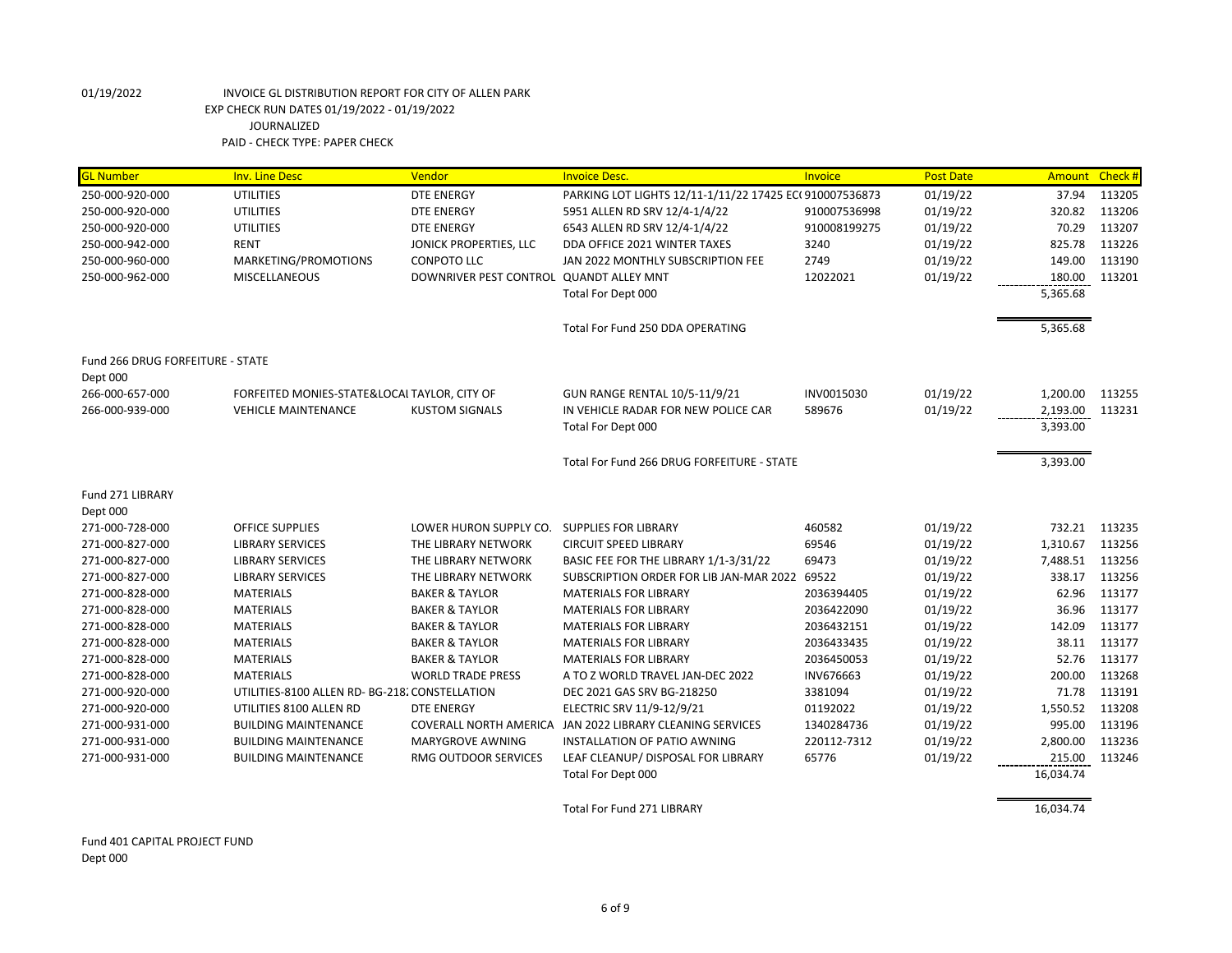| <b>GL Number</b>             | <b>Inv. Line Desc</b>                                                         | Vendor                                            | <b>Invoice Desc.</b>                                                     | Invoice         | <b>Post Date</b> | <b>Amount</b> | Check# |
|------------------------------|-------------------------------------------------------------------------------|---------------------------------------------------|--------------------------------------------------------------------------|-----------------|------------------|---------------|--------|
| 401-000-985-002              | CAPITAL OUTLAY - PUBLIC SAFETY HERKIMER RADIO SERVICE                         |                                                   | CAPITAL OUTLAY PUBLIC SAFETY                                             | 27943           | 01/19/22         | 2,268.00      | 113224 |
|                              |                                                                               |                                                   | Total For Dept 000                                                       |                 |                  | 2,268.00      |        |
|                              |                                                                               |                                                   | Total For Fund 401 CAPITAL PROJECT FUND                                  |                 |                  | 2,268.00      |        |
| Fund 592 WATER & SEWER       |                                                                               |                                                   |                                                                          |                 |                  |               |        |
| Dept 600 WATER               |                                                                               |                                                   |                                                                          |                 |                  |               |        |
| 592-600-745-400              | <b>METER MAINTENANCE</b>                                                      | ETNA SUPPLY COMPANY                               | METER POSTIVIE DISPLACEMENT                                              | \$104201561.001 | 01/19/22         | 150.00        | 113213 |
| 592-600-745-400              | <b>METER MAINTENANCE</b>                                                      | ETNA SUPPLY COMPANY                               | <b>SMARTPOINT</b>                                                        | \$104214235.001 | 01/19/22         | 2,549.64      | 113213 |
| 592-600-926-050              | WHOLESALE WATER                                                               |                                                   | GREAT LAKES WATER AUTHO NOV 2021 WHOLESALE WATER USAGE                   | NOVWHOLESALE    | 01/19/22         | 234,569.26    | 113199 |
| 592-600-939-000              | <b>VEHICLE MAINTENANCE</b>                                                    | <b>EXOTIC AUTOMATION &amp; SUPI PARTS</b>         |                                                                          | 11234713        | 01/19/22         | 675.16        | 113214 |
| 592-600-939-000              | <b>VEHICLE MAINTENANCE</b>                                                    | WURTH USA INC                                     | <b>PARTS</b>                                                             | 97242767        | 01/19/22         | 213.16        | 113269 |
|                              |                                                                               |                                                   | Total For Dept 600 WATER                                                 |                 |                  | 238,157.22    |        |
| Dept 601 601 SEWER           |                                                                               |                                                   |                                                                          |                 |                  |               |        |
| 592-601-757-000              | <b>OPERATING SUPPLIES</b>                                                     | <b>SMART BILL</b>                                 | JAN 2022 WATER BILLS & SUPPLIES                                          | 54322-S         | 01/19/22         | 3,310.73      | 113252 |
| 592-601-920-000              | <b>UTILITIES</b>                                                              | <b>CITY OF MELVINDALE</b>                         | DEC 2021 WATER BILL 24060 OUTER DR 12/2-1 DEC 2021                       |                 | 01/19/22         | 84.75         | 113187 |
| 592-601-920-000              | UTILITIES 24000 OUTER DR BG-31C CONSTELLATION                                 |                                                   | DEC 2021 GAS SRV BG-310599                                               | 3381084         | 01/19/22         | 250.76        | 113191 |
| 592-601-920-000              | UTILITIES 24000 OUTER DR                                                      | <b>DTE ENERGY</b>                                 | ELECTRIC SRV 11/9-12/9/21                                                | 01192022        | 01/19/22         | 6,168.02      | 113208 |
| 592-601-927-050              | SEWAGE DISPOSAL-GLWA                                                          | GREAT LAKES WATER AUTHO DEC 2021 SEWAGE SRV       |                                                                          | DECSEWAGE       | 01/19/22         | 69,800.00     | 113200 |
| 592-601-939-100              | <b>VEHICLE MAINTENANCE</b>                                                    | CLASSIC AUTO WASH INC.                            | DEC 2021 CAR WASHING SERVICES                                            | 2049            | 01/19/22         | 11.70         | 113188 |
| 592-601-960-000              | <b>TRAINING &amp; EDUCATION</b>                                               |                                                   | AMERICAN PUBLIC WORK AS! 2022 MEMBERSHIP RENEWAL ROY FLEET MNT ID 863303 |                 | 01/19/22         | 247.00        | 113174 |
|                              |                                                                               |                                                   | Total For Dept 601 601 SEWER                                             |                 |                  | 79,872.96     |        |
| Dept 603 603 BASIN           |                                                                               |                                                   |                                                                          |                 |                  |               |        |
| 592-603-853-000              | <b>TELEPHONE J OGDEN</b>                                                      | <b>VERIZON WIRELESS</b>                           | PHONE SERVICES 12/2-1/1/22                                               | 9896244238      | 01/19/22         | 470.91        | 113259 |
| 592-603-853-000              | <b>TELEPHONE</b>                                                              | <b>VERIZON WIRELESS</b>                           | PUMP STN SRV 12/11-1/10/22                                               | 9896946172      | 01/19/22         | 247.88        | 113265 |
| 592-603-920-000              | UTILITIES-14500 MORAN BG-2182! CONSTELLATION                                  |                                                   | DEC 2021 GAS SRV BG-218252                                               | 3381093         | 01/19/22         | 580.15        | 113191 |
| 592-603-920-000              | UTILITIES-14500 MORAN APT#2-B(CONSTELLATION                                   |                                                   | DEC 2021 GAS SRV BG-218251                                               | 3381095         | 01/19/22         | 76.67         | 113191 |
| 592-603-920-000              | UTILITIES 1840 DIX RD                                                         | <b>DTE ENERGY</b>                                 | ELECTRIC SRV 11/9-12/9/21                                                | 01192022        | 01/19/22         | 7,134.04      | 113208 |
| 592-603-931-000              | <b>BUILDING MAINTENANCE 5916</b>                                              | <b>GREAT LAKES ACE HARDWAR DEC 2021 PURCHASES</b> |                                                                          | <b>DEC 2021</b> | 01/19/22         | 26.82         | 113169 |
| 592-603-931-000              | <b>BUILDING MAINTENANCE</b>                                                   | <b>CONTI CORPORATION</b>                          | NO HEAT SERVICE CALL ON BOILERS                                          | 810021714       | 01/19/22         | 1,858.45      | 113189 |
| 592-603-931-000              | <b>BUILDING MAINTENANCE</b>                                                   | LOWE'S                                            | DEC 2021 PURCHASES                                                       | <b>DEC 2021</b> | 01/19/22         | 93.98         | 113234 |
| 592-603-985-000              | <b>CAPITAL OUTLAY</b>                                                         | <b>KENNEDY INDUSTRIES</b>                         | FIELD SRV RETENTION BASIN                                                | 627614          | 01/19/22         | 4,497.50      | 113227 |
| 592-603-985-000              | <b>CAPITAL OUTLAY</b>                                                         | <b>KENNEDY INDUSTRIES</b>                         | <b>FIELD SRV VEGA RADARS</b>                                             | 627613          | 01/19/22         | 4,497.50      | 113227 |
|                              |                                                                               |                                                   | Total For Dept 603 603 BASIN                                             |                 |                  | 19,483.90     |        |
| Dept 604 ADMINISTRATION/DEBT |                                                                               |                                                   |                                                                          |                 |                  |               |        |
| 592-604-722-100              | RETIREMENT CONTRIBUTION - DB PNC BANK NATIONAL ASSOC-JAN 2022 MONTHLY PENSION |                                                   |                                                                          | <b>JAN 2022</b> | 01/19/22         | 12,161.00     | 113244 |
| 592-604-820-000              | ENGINEERING                                                                   | <b>BUCCILLI GROUP, LLC</b>                        | INSPECTION SRV 12/29/21 LEAD SRV REPLACEN 4917                           |                 | 01/19/22         | 432.00        | 113184 |
|                              |                                                                               |                                                   | Total For Dept 604 ADMINISTRATION/DEBT                                   |                 |                  | 12,593.00     |        |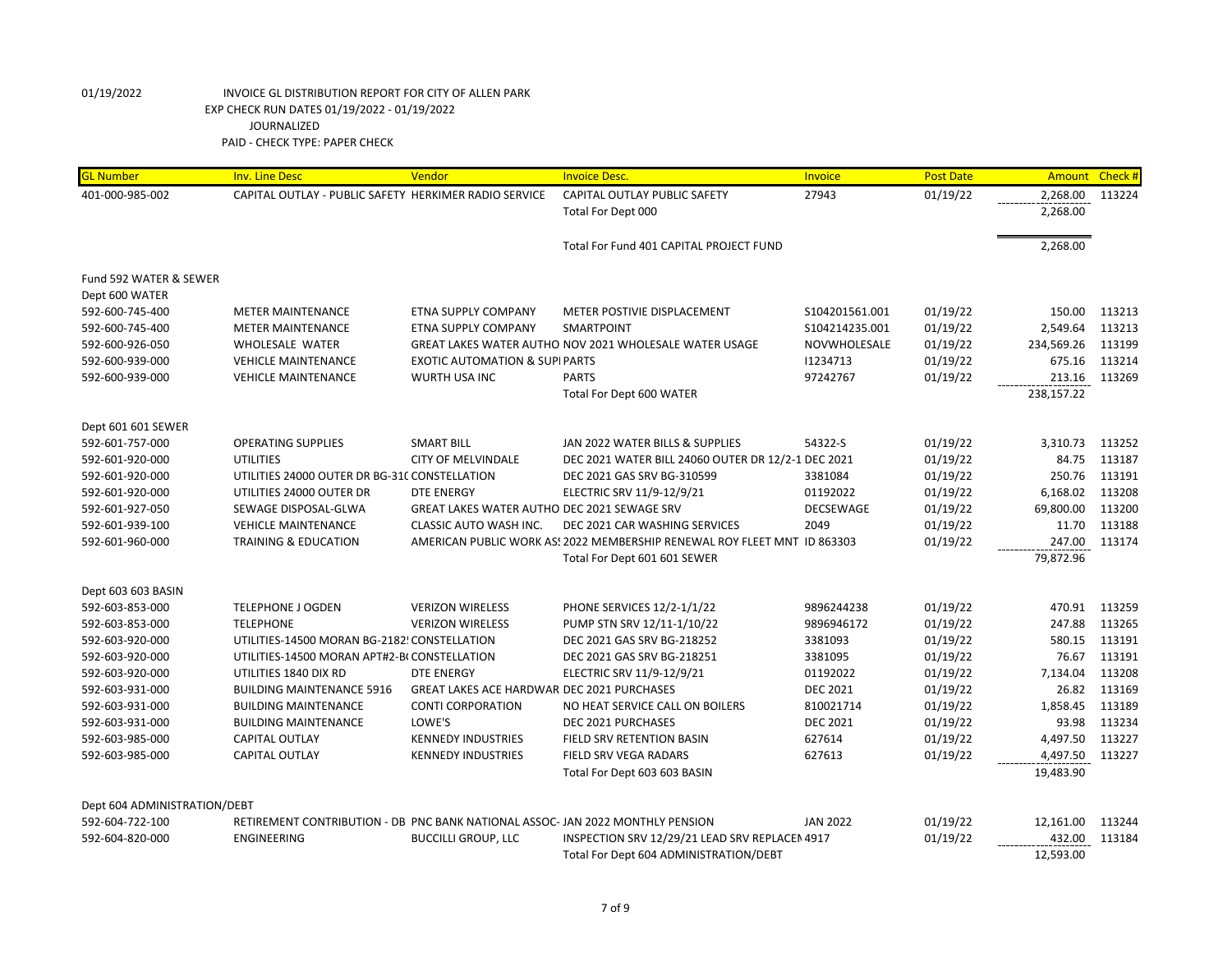| <b>GL Number</b>                    | <b>Inv. Line Desc</b>                | Vendor                | <b>Invoice Desc.</b>                                                              | Invoice                   | <b>Post Date</b> |              | Amount Check # |
|-------------------------------------|--------------------------------------|-----------------------|-----------------------------------------------------------------------------------|---------------------------|------------------|--------------|----------------|
|                                     |                                      |                       | Total For Fund 592 WATER & SEWER                                                  |                           |                  | 350,107.08   |                |
|                                     |                                      |                       |                                                                                   |                           |                  |              |                |
| Fund 701 TRUST AND AGENCY           |                                      |                       |                                                                                   |                           |                  |              |                |
| Dept 000                            |                                      |                       |                                                                                   |                           |                  |              |                |
| 701-000-244-200                     | <b>CERT DONATIONS</b>                | <b>BRANDSTAND LLC</b> | POLO SHIRTS POLICE DEPT                                                           | 7710                      | 01/19/22         | 290.00       | 113182         |
| 701-000-245-000                     | <b>PARKS &amp; RECREATION ESCROW</b> | MASON, ELLA ELIZABETH | SCOREKEEPING AT HOCKEY TOURNAMENT                                                 | HOCKEY TOURNAMEN101/19/22 |                  | 100.00       | 113238         |
|                                     |                                      |                       | Total For Dept 000                                                                |                           |                  | 390.00       |                |
|                                     |                                      |                       | Total For Fund 701 TRUST AND AGENCY                                               |                           |                  | 390.00       |                |
| Fund 703 SCHOOL AND COUNTY TAX FUND |                                      |                       |                                                                                   |                           |                  |              |                |
| Dept 000                            |                                      |                       |                                                                                   |                           |                  |              |                |
| 703-000-225-009                     | DUE TO SCHOOLS OPERATING             |                       | ALLEN PARK PUBLIC SCHOOLS TAX DISTRIBUTION THRU 1/1/22                            | <b>TAX THRU 1/1/22</b>    | 01/19/22         | 1,724.02     | 2119           |
| 703-000-235-000                     |                                      |                       | DUE TO WAYNE CO.-COMM. COLLI WAYNE COUNTY TREASURER TAX DISTRIBUTION THRU 1/1/22  | <b>TAX THRU 1/1/22</b>    | 01/19/22         | 941,687.60   | 2120           |
| 703-000-236-000                     | DUE TO WAYNE CO.- RESA/ISD           |                       | WAYNE COUNTY TREASURER TAX DISTRIBUTION THRU 1/1/22                               | <b>TAX THRU 1/1/22</b>    | 01/19/22         | 6,378.79     | 2120           |
| 703-000-237-000                     | DUE TO WAYNE CO.- H.C.M.A.           |                       | WAYNE COUNTY TREASURER TAX DISTRIBUTION THRU 1/1/22                               | <b>TAX THRU 1/1/22</b>    | 01/19/22         | 60,730.94    | 2120           |
| 703-000-238-000                     | DUE TO WAYNE CO. - DRAINS            |                       | WAYNE COUNTY TREASURER TAX DISTRIBUTION THRU 1/1/22                               | <b>TAX THRU 1/1/22</b>    | 01/19/22         | 7,517.68     | 2120           |
| 703-000-239-000                     | DUE TO WAYNE CO. - VET               |                       | WAYNE COUNTY TREASURER TAX DISTRIBUTION THRU 1/1/22                               | <b>TAX THRU 1/1/22</b>    | 01/19/22         | 10,647.12    | 2120           |
| 703-000-240-000                     | DUE TO WAYNE CO. - S.E.T.            |                       | WAYNE COUNTY TREASURER TAX DISTRIBUTION THRU 1/1/22                               | <b>TAX THRU 1/1/22</b>    | 01/19/22         | 7,020.23     | 2120           |
| 703-000-241-000                     | DUE TO WAYNE CO.-OPERATING           |                       | WAYNE COUNTY TREASURER TAX DISTRIBUTION THRU 1/1/22                               | <b>TAX THRU 1/1/22</b>    | 01/19/22         | 282,795.13   | 2120           |
| 703-000-242-000                     |                                      |                       | DUE TO WAYNE CO.-TRANSIT AUTI WAYNE COUNTY TREASURER TAX DISTRIBUTION THRU 1/1/22 | <b>TAX THRU 1/1/22</b>    | 01/19/22         | 289,340.07   | 2120           |
| 703-000-243-000                     | DUE TO WAYNE CO.-PARKS               |                       | WAYNE COUNTY TREASURER TAX DISTRIBUTION THRU 1/1/22                               | <b>TAX THRU 1/1/22</b>    | 01/19/22         | 71,317.82    | 2120           |
| 703-000-243-100                     | DUE TO WAYNE COUNTY - ZOO            |                       | WAYNE COUNTY TREASURER TAX DISTRIBUTION THRU 1/1/22                               | <b>TAX THRU 1/1/22</b>    | 01/19/22         | 29,235.23    | 2120           |
| 703-000-243-200                     | DUE TO WAYNE CTY - ARTS (DIA)        |                       | WAYNE COUNTY TREASURER TAX DISTRIBUTION THRU 1/1/22                               | <b>TAX THRU 1/1/22</b>    | 01/19/22         | 58,526.27    | 2120           |
| 703-000-243-300                     | DUE TO WAYNE CTY - JAILS             |                       | WAYNE COUNTY TREASURER TAX DISTRIBUTION THRU 1/1/22                               | <b>TAX THRU 1/1/22</b>    | 01/19/22         | 272,150.36   | 2120           |
| 703-000-275-000                     | <b>REFUNDABLE TAXES</b>              |                       | MIMNAUGH, KIMBERLY M-KC 2021 Win Tax Refund 30 018 01 0726 000                    | 30018010726000            | 01/19/22         | 1.75         | 2121           |
| 703-000-275-000                     | <b>REFUNDABLE TAXES</b>              |                       | WENBERG, ANNA-BIELEWSKI (2021 Win Tax Refund 30 019 05 0098 000                   | 30019050098000            | 01/19/22         | 1.00         | 2122           |
| 703-000-275-000                     | <b>REFUNDABLE TAXES</b>              | MARSHALL, KIMBERLEY   | 2021 Win Tax Refund 30 023 06 0176 000                                            | 30023060176000            | 01/19/22         | 13.11        | 2123           |
| 703-000-275-000                     | <b>REFUNDABLE TAXES</b>              |                       | EMANUEL FREE WILL BAPTIST 2021 Win Tax Refund 30 009 06 0078 000                  | 30009060078000            | 01/19/22         | 3.93         | 2124           |
| 703-000-275-000                     | <b>REFUNDABLE TAXES</b>              | PROPTAX AMERICA       | 2021 Sum Tax Refund 30 027 99 0012 000                                            | 30027990012000            | 01/19/22         | 5,091.04     | 2125           |
|                                     |                                      |                       | Total For Dept 000                                                                |                           |                  | 2,044,182.09 |                |
|                                     |                                      |                       | Total For Fund 703 SCHOOL AND COUNTY TAX FUND                                     |                           |                  | 2,044,182.09 |                |
|                                     |                                      |                       |                                                                                   |                           |                  |              |                |
|                                     |                                      | Fund Totals:          |                                                                                   |                           |                  |              |                |
|                                     |                                      |                       | Fund 101 GENERAL FUND                                                             |                           |                  | 856,565.58   |                |
|                                     |                                      |                       | Fund 202 MAJOR STREET FUND                                                        |                           |                  | 1,620.00     |                |
|                                     |                                      |                       | Fund 203 LOCAL STREET FUND                                                        |                           |                  | 1,728.00     |                |
|                                     |                                      |                       | Fund 226 RUBBISH FUND                                                             |                           |                  | 191,738.00   |                |